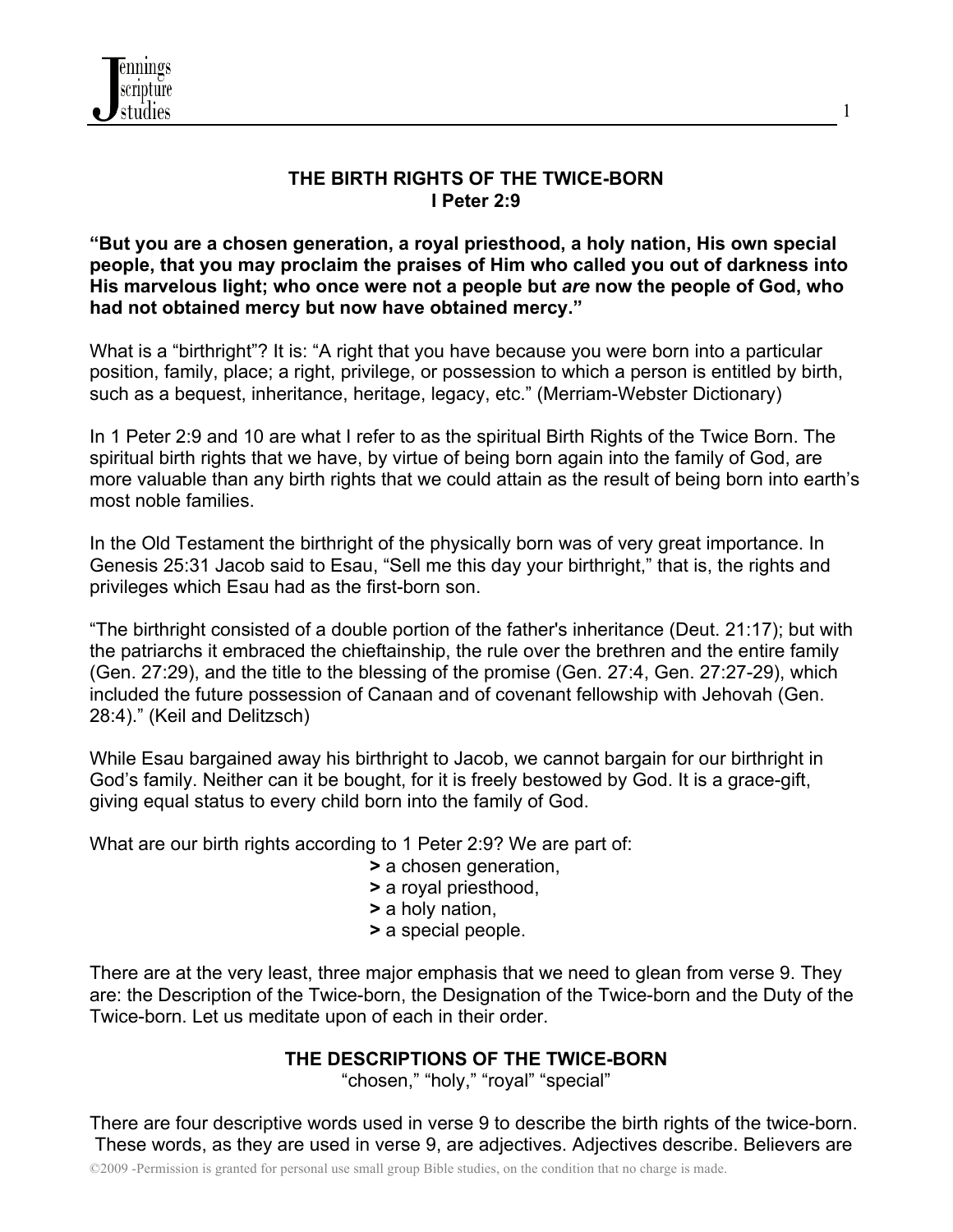

described here as "chosen," "holy," "royal" and "special." They apply to every Christian in the world without exception.

#### **A. "Chosen."**

This is not the first time that Peter has used this word. In chapter 1 and verse 2 he wrote, "…who are chosen according to the foreknowledge of God the Father…" (NASB). The Greek word translated "chosen" is "eklektos" and means "to make choice, to choose out from, to elect."

Jesus declared, "You did not choose Me, but I chose you" (John 15:16), "I chose you out of the world" (John 15:19) and "many are called, but few chosen" (Matthew 20:16). The basis for God choosing us was not because of anything worthy within us or anything that we did to merit God's favor. His choice was entirely because of His sovereign grace.

As God chose the people of Israel He has chosen His born-again ones: "For you are a holy people to the LORD your God; the LORD your God has chosen you to be a people for Himself, a special treasure above all the peoples on the face of the earth. The LORD did not set His love on you nor choose you because you were more in number than any other people, for you were the least of all peoples; but because the LORD loves you…" (Deuteronomy 7:6-8a).

Why are we, the born again ones, "chosen"? Because God loves us! We cannot go beyond that in explaining God's electing grace; we cannot go higher than that and find a greater answer; we cannot delve deeper than that in searching for another reason. Why is it so hard for some of God's children to accept the truth that they have been loved into the loving arms of God by the love of His loving heart? We're loved! Praise and enjoy the Lover!

#### **B. "Royal."**

Twice-born ones are royalty! "To Him who loved us and washed us from our sins in His own blood, and has made us kings and priests to His God and Father, to Him be glory and dominion forever and ever. Amen" (Revelation 1:6).

Again, Peter draws upon the Old Testament and God's words to Israel: "And you shall be to Me a kingdom of priests and a holy nation.' These are the words which you shall speak to the children of Israel" (Exodus 19:6).

Why is it that many professing Christians live so far below their status in the eyes of God? Is it that they are ignorant of the heights to which they have been raised in Christ Jesus, or do they prefer to live as paupers?

#### **C. "Holy."**

The word "holy" is the Greek word "hagios" which means "to be set apart from sin unto God; pure, blameless." From this word we get the words "saint" and "sanctify." God set us apart for Himself when we were born into His family. We were declared by God to be "holy." We have been set apart from sinner-hood to saint-hood.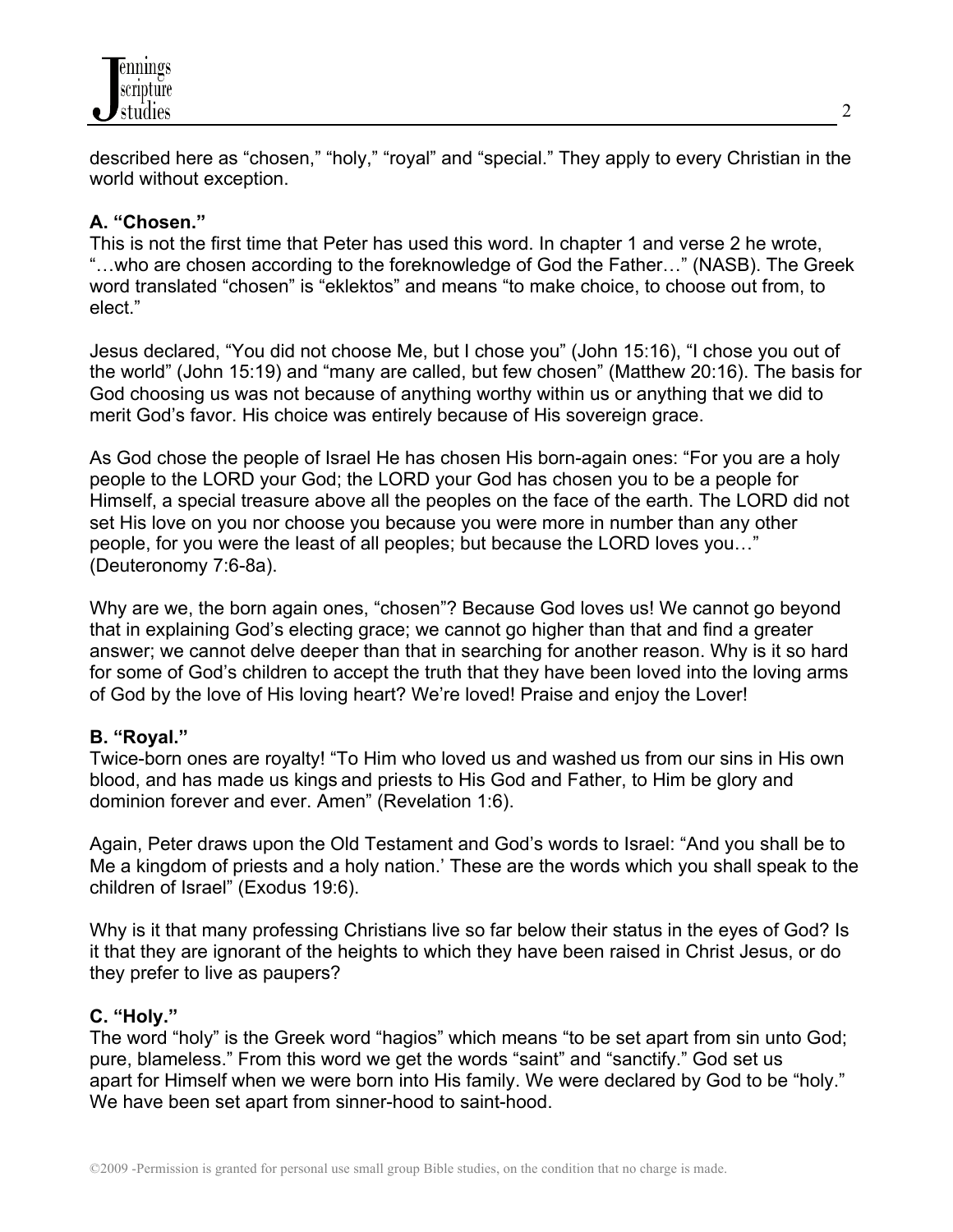Peter wrote on this subject in chapter one and said, "As He who called you is holy, you also be holy in all your conduct, because it is written, "Be holy, for I am holy." Who is our standard, our pattern, our model of holiness? It is God Himself! "Be holy, for I am holy" (verses 15-16).

David Brainerd, (1718-1747) American missionary to the native Americans, wrote in his diary, "When I really enjoy God, I feel my desires of him the more insatiable, and my thirstings after holiness the more unquenchable; oh, for holiness! Oh, for more of God in my soul! Oh, this pleasing pain! It makes my soul press after God ... Oh, that I might not loiter on my heavenly journey!" (Biography of David Brainerd, p.186).

Holiness is the quality of life that should be reflected in everything we do—it is our new nature, it is who we are saints, holy ones! Robert Murray McCheyne said, "The greatest need of those around me is my personal holiness."

### D. **"Special."**

The phrase, "His own special people" (NKJV) is variously translated: "God's special possession" (NIV); "a people for God's own possession" (NASB) and the King James Version of this verse is: "a peculiar people." Some have taken the phrase "peculiar people" to mean that Christians are "odd." However, "a peculiar people" does not mean that Christians are strange or funny, etc. Although, some Christians, I must admit, are a bit odd, that is not the meaning of the word "peculiar" as it is used in the King James Version.

The word is "peculium" in the Latin and means "a personal, purchased, private possession." We are God's own "peculium," His own personal property. This is God's claim upon us. Paul reminds us that, "For you were bought at a price; therefore glorify God in your body and in your spirit, which are God's" (1 Corinthians 6:20).

Isn't it wonderful news that we are God's special property—His responsibility? We are His to take care of, to provide for, to lead us through the labyrinthine paths of this world and then to safely deliver us to the Father's House where we shall dwell forevermore!

Of course I do not know how you are feeling on the day that you read this material, but I say to you, that if you are "down in the dumps" that you read the following words, "chosen," "holy," "royal" and "special," which describe how God sees you, and lift up your head and praise the Lord that you are somebody in the sight of God!

These words are meant to describe us. Do we fit that description? Would anyone recognize your uniqueness as a child of God if they observed your lifestyle for a week? Some persons have much to live down; Christian have much to live up to—let's live up to our description in these words.

## **THE DESIGNATIONS OF THE TWICE-BORN**

"generation," "priesthood," "nation," "people"

Verse 9 reflects Peter's Jewishness and knowledge of the Old Testament, for Exodus 19:5,6 reads, "Now therefore, if you will indeed obey My voice and keep My covenant, then you shall be a special treasure to Me above all people; for all the earth is Mine. And you shall be to Me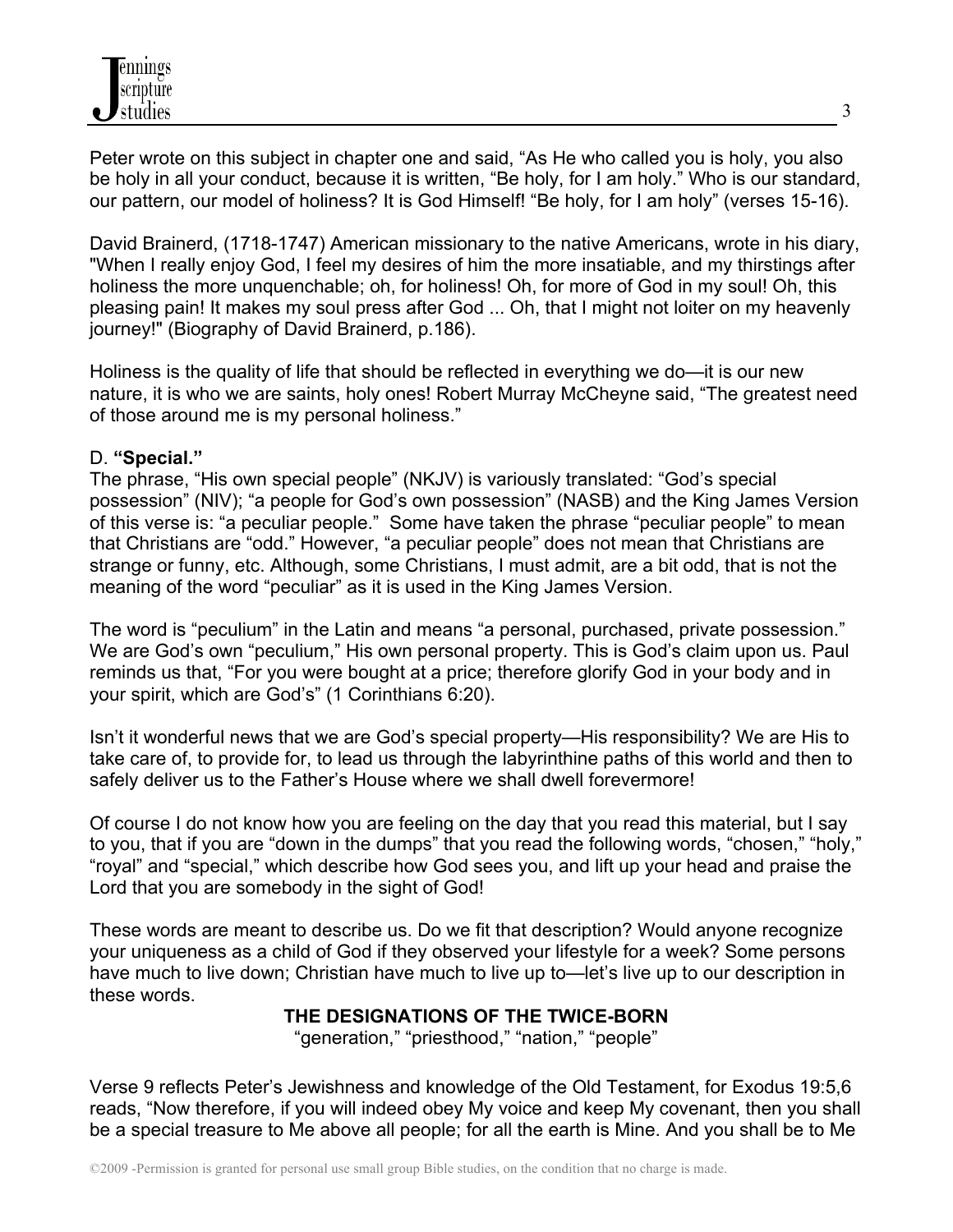a kingdom of priests and a holy nation."

What Israel was in the Old Testament, born-again children of God are in the New Testament. Christians collectively are called many things in the Bible: the Church of God (1 Corinthians 1:2); God's garden (1 Corinthians 3:9a); God's building (1 Corinthians 3:9b); the Lamb's Wife (Revelation 21:9); salt (Matthew 5:13) and light (Matthew 5:14); "living stones" (1 Peter 2:5), etc. Here in 1 Peter 1:9 are four more names: "a generation," "a priesthood," "a nation," "a people." Each designation emphasizes a different aspect of our mission in the world.

Let us concentrate on each of the four designations:

# **A. "Generation."**

This word "generation," in the New King James Version, is difficult to translate, as in seen by the attempts of the translators to convey the idea of the original: "a chosen people" (NIV); "a choice race" (Young's Literal Translation); "a chosen kin" (Wycliffe Bible).

The word in the Greek is "genos" and means, "ken, born, kind, offspring." We can sum up these thoughts by saying that we are God's family—His chosen family. What glorious privileges are ours!

# **B. "Priesthood."**

The designation of a "royal priesthood," pertains to worship. Our first and foremost activity, as believer-priests is "...that we who first trusted in Christ should be to the praise of His glory" (Ephesians 1:12) and that, "To Him be glory in the church by Christ Jesus to all generations, forever and ever. Amen" (Ephesians 3:21).

What one word can we use to describe the primary focus of priests? The word "worship" circumscribes the responsibilities and privileges of priests. We who have come to Jesus Christ, the Living Stone, have been designated Living Stones—we are alive in Christ and are designated a "holy priesthood," verse 5, and a "royal priesthood," verse 9.

In the New Testament an individual believer is never referred to, in the singular, as a priest. We are part of a "priesthood." It is our collective privilege to engage in worship. Worship is the most sublime and sacred activity in which believer priests, individually and corporately, can be engaged while upon earth, and it will be the most exhilarating activity to occupy us in eternity. Therefore, worship is of primary and paramount importance to the church.

It is my observation, that although some believers assemble in buildings called "Worship Centers," and that is what the true church should be, in some instances, those places have become "Entertainment Centers." Platform Christianity has become very popular with the untaught crowd that assembles to watch a performance on a stage, with all the lights, graphics, sounds and smoke that one would find in a worldly venue. Yes, I said "smoke."

While traveling, I visited a "church" on a Sunday morning, where the only lights were on the platform. The worshipers sat in the dark. I observed what I thought was "smoke" drifting across the platform. Mrs. J and I were sitting in the back and when the "smoke" kept getting thicker, I motioned to an usher who came to me from the back of the audience, and I said to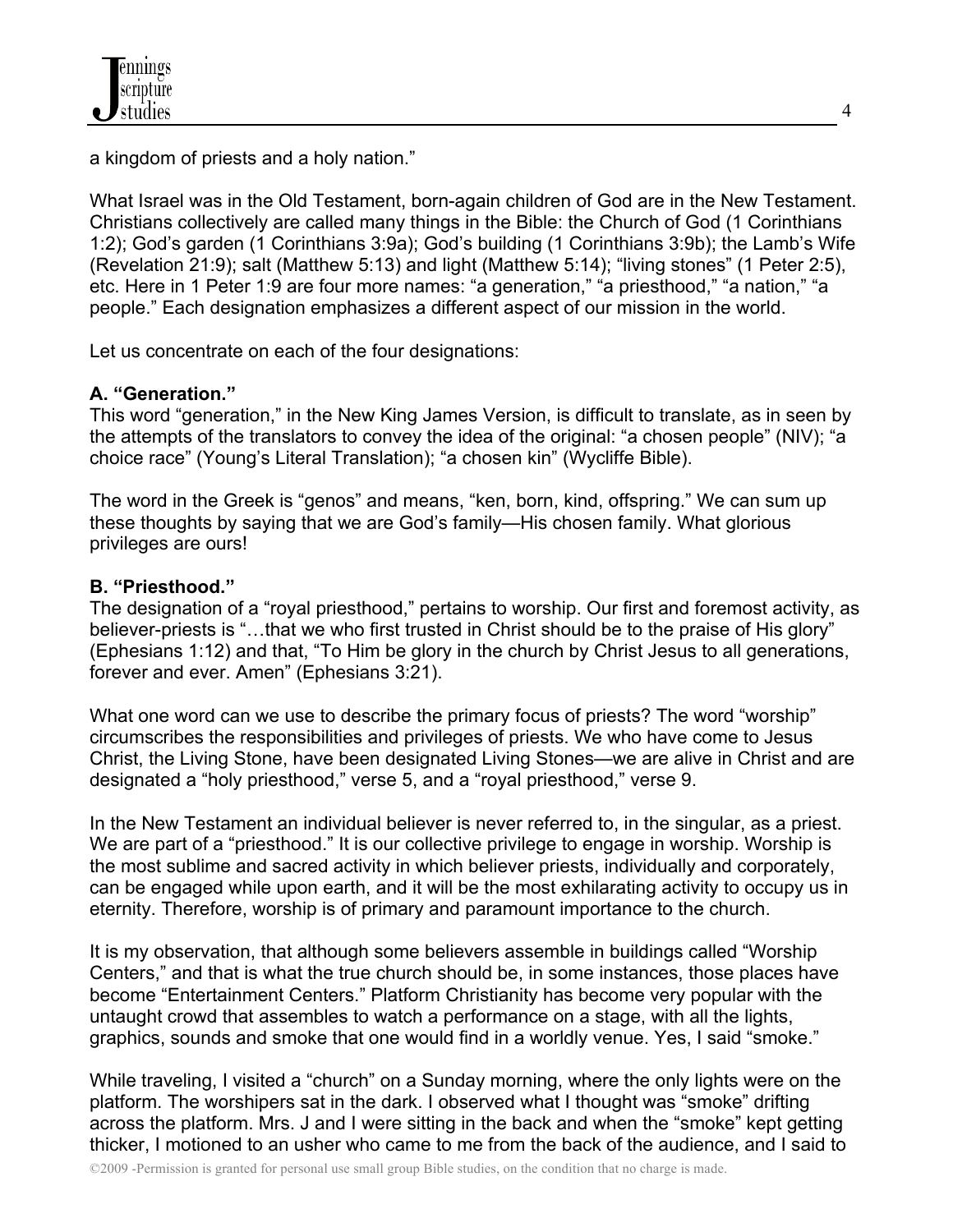him: "Something is on fire on the platform." He smiled accommodatingly at me and said, "That is the fog machine." I remarked to my wife afterward that, "When you think you have seen it all, you see something new!"

I don't have the foggiest idea why there would be fog machines in a worship service. From scripture I get the impression that scriptural worship clears away the fogs of earth and enables us to see God as He is, the Light of the world.

People want to "do their own thing" in the worship of the church. What the Bible has to say about worship for many people is of little consequence as long as they are happy and feel good. We must be concerned with what God says on how He is to be worshipped. The idea that many have about worship is to "get something out of the service," rather than going to church to give our worship to God. We seem to have forgotten our worship service is to bring glory and honor to God, and not to entertain ourselves.

And, while I am at it, may I ask: "What place does applause have in a worship service? Is the applause for God? No, it is for the humans who have performed. Because the spectators have been entertained with a spectacular show they respond with applause. Worship is God-centered not man-centered. When our worship is to please God instead of ourselves, then and only then will our worship be much more meaningful and spiritually uplifting to us and acceptable to God.

The priority of the "royal priesthood" is worship and the scriptures are clear about how that worship is to be conducted. The object of our worship determines how we worship.

## **C. "Nation."**

As Israel was a chosen nation set apart by God, so the church is similarly a "nation." How would you define a "nation"? I turned to the dictionary for a correct and concise answer. This is what the dictionary says, "A stable community of people with a territory, history, culture, and language in common; people under a common government." (Webster's New World Dictionary)

I do not remember ever looking up the definition of the word "nation" before. After reading the above definition and thinking about the church of Jesus Christ as a "nation," I said aloud, "Wow! That is exactly what we are!"

That is what Paul is saying in Ephesians 2:19—" Now, therefore, you are no longer strangers and foreigners, but fellow citizens with the saints and members of the household of God," and in Philippians 3:20—"For our citizenship is in heaven, from which we also eagerly wait for the Savior, the Lord Jesus Christ…"

## **D. "His Own Special (or Peculiar) People."**

I have already commented on this terminology earlier. However, I will add that there are several times in the New Testament where the phrase, "people of God," is used.

1. We once were not God's people.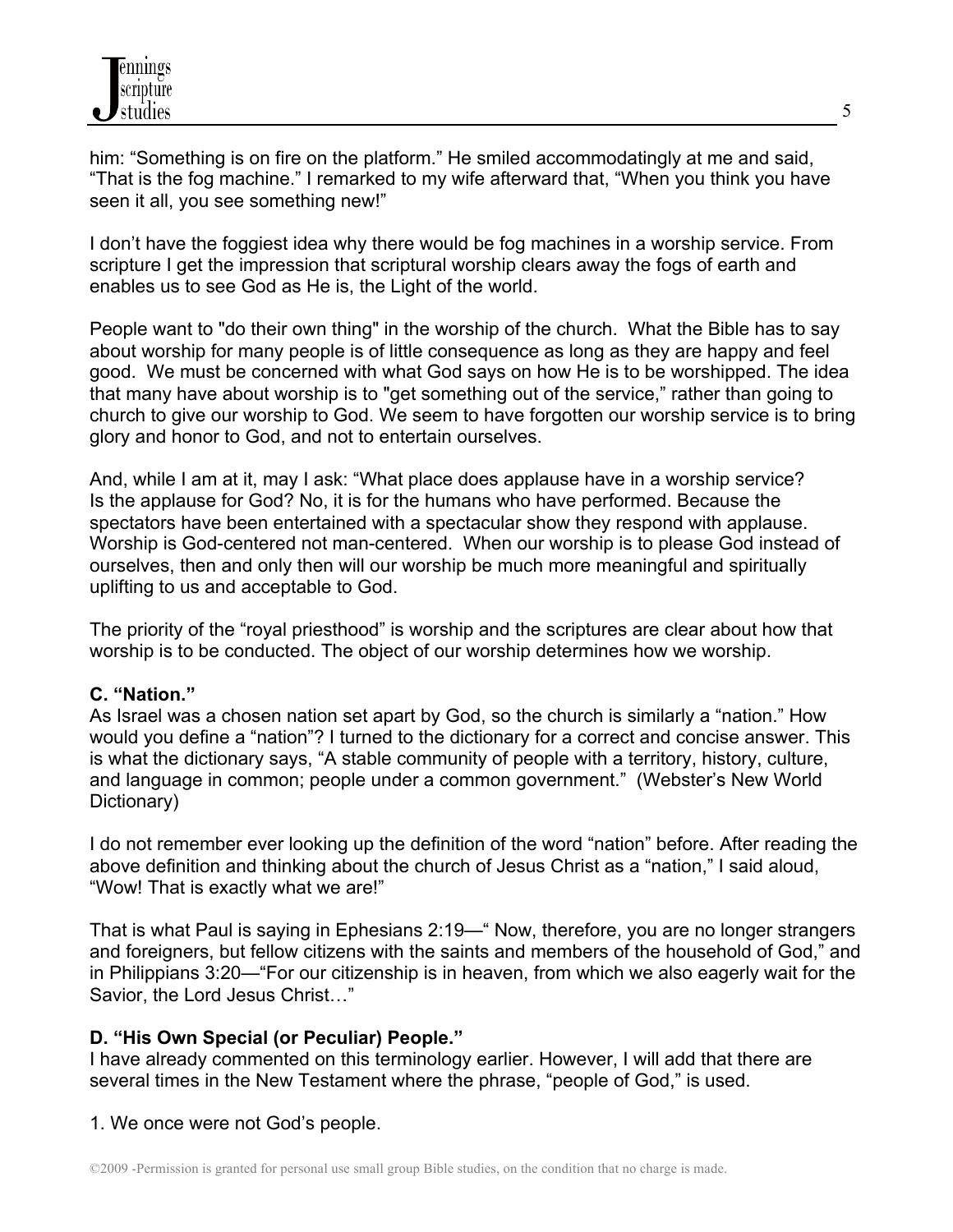

We "once were not a people but are now the people of God, who had not obtained mercy but now have obtained mercy" (1 Peter 2:9c). Have we forgotten what we were like before we were the people of God?

2. Moses identified himself with the people of God.

"By faith Moses, when he became of age, refused to be called the son of Pharaoh's daughter, choosing rather to suffer affliction with the people of God than to enjoy the passing pleasures of sin…" (Hebrews 11:24, 25).

That leads me to ask, "Are any of us ashamed or too timid to identify with the people of God, especially if doing so would bring suffering?"

3. The future is bright for the people of God.

"There remains therefore a rest for the people of God" (Hebrews 4:9). Contrast our future as the people of God with that of those who are not God's people: "The smoke of their torment ascends forever and ever; and they have no rest day or night…" (Revelation 14:9).

My soul! Bow before the Lord Your God, Your Maker and Redeemer, and praise Him for His sovereign grace that sought, bought and brought you to Himself and made you His very own personal, private, special possession!

> We are God's people, the chosen of the Lord, Born of His Spirit, established by His Word; Our cornerstone is Christ alone, And strong in Him we stand: O let us live transparently And walk heart to heart and hand in hand.

We are God's loved ones, the Bride of Christ our Lord, For we have known it, the love of God outpoured; Now let us learn how to return The gift of love once given: O let us share each joy and care, And live with a zeal that pleases Heaven.

We are the Body of which the Lord is Head. Called to obey Him, now risen from the dead; He wills us be a family, Diverse yet truly one: O let us give our gifts to God, And so shall his work on earth be done.

We are a temple, the Spirit's dwelling place, Formed in great weakness, a cup to hold God's grace; We die alone, for on its own Each ember loses fire: Yet joined in one the flame burns on To give warmth and light, and to inspire.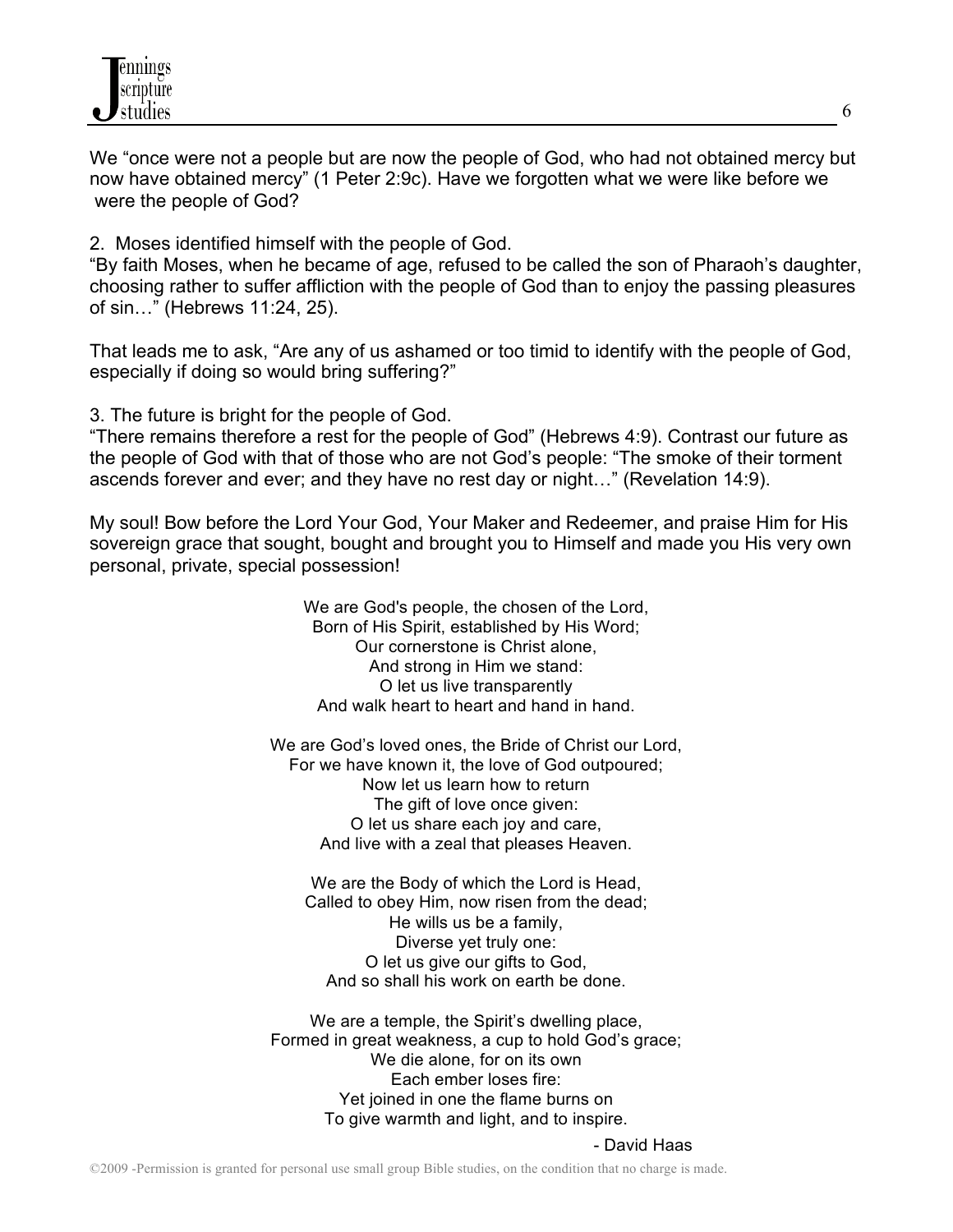

## **THE DOXOLOGY OF THE TWICE-BORN**

"…that you may proclaim the praises of Him who called you out of darkness into His marvelous light..." (1 Peter 2:9b).

The word "doxology" is a good word with which to end this study and it is entirely fitting, for that is what the words, "proclaim the praises of Him who called you…" mean! The dictionary defines "doxology" as: "A hymn of praise to God." The word is from two Greek words, "doxa," which means "praise," and "logia," which is "logy," therefore, "doxology."

The main emphasis here is that the Twice-Born are to live doxologically—that is, we are not only to sing the doxology, but our lives are to be a continuous paean of praise to Him "who called you (us) out of darkness into His marvelous light." Our birth rights bring responsibilities. Verse 9 tells us that one of our responsibilities, as children of the Most High God, is to praise Him.

Note the various translations of verse 9:

"…that you may **proclaim the praises** of Him who called you out of darkness into His marvelous light" (NKJV).

"…that ye should **shew forth the praises** of him who hath called you out of darkness into his marvelous light" (KJV).

"…so that you may **proclaim the excellencies** of Him who has called you out of darkness into His marvelous light" (NASB).

"…that you may **declare the praises** of him who called you out of darkness into his wonderful light" (NIV).

"…**show others the goodness of God**, for he called you out of the darkness into his wonderful light" (NLT).

"…to **do his work and speak out for him**, to tell others of the night-and-day difference he made for you" (*The Message*).

"…that ye **tell the virtues** of him, that called you from darknesses into his wonderful light" (Wycliffe).

"…It is for you now to **demonstrate the goodness** of him who has called you out of darkness into his amazing light" (Phillips).

Why the differences in the translations? Because the words "proclaim, show forth, declare, show others and speak out, tell, demonstrate," as in the above translations, are all from the one Greek word, "exaggellō," which means: "To publish, to celebrate, to show forth." There are many ways to "publish, celebrate, show forth," and each translator conveyed the basic meaning of the Greek.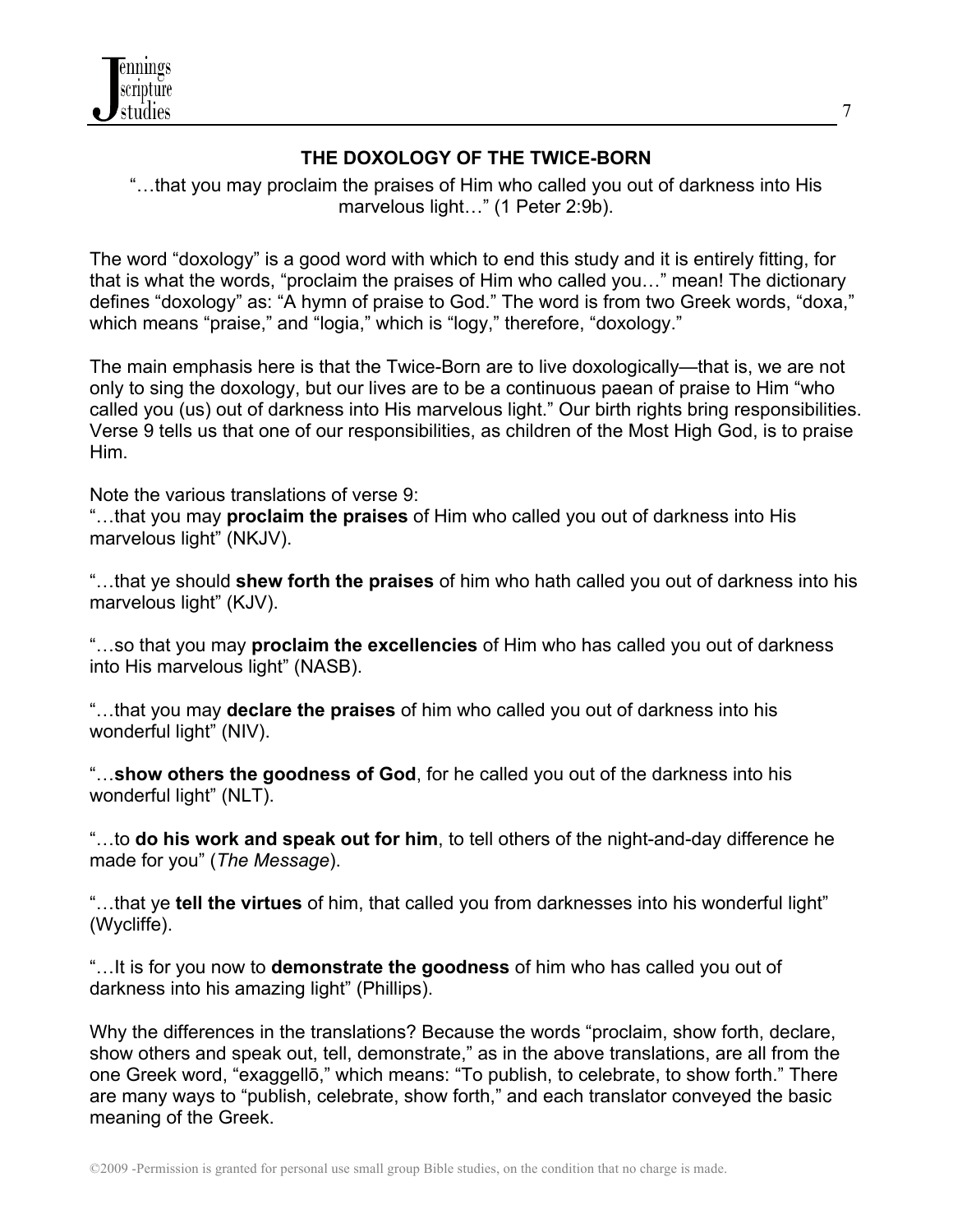What are we to "publish, celebrate, show forth"? Here again the translations are different, yet convey the same meaning. The Greek word from which the words, "praises," "excellencies," "goodness" and "virtues" are derived, is "arête," which means "excellences or virtues."

Albert Barnes comments on verse 9 as follows: "It means here the excellences of God - His goodness, His wondrous deeds, or those things which make it proper to praise Him."

In our doxological lifestyle we are to publish, celebrate, show forth, proclaim, declare, show others, speak out, tell and demonstrate, the praises, excellencies, goodness and virtues "of Him who called you (us) out of darkness into His marvelous light."

C. H. Spurgeon said, "God's grace has been bestowed upon you in order that you may show forth his praises, or, as the marginal reading puts it, his "virtues." These are wonderful epithets that are here heaped upon believers. May we have the grace to be able to appropriate them, and to expound them in our lives! Oh, the dignity which Christ has put upon the meanest believer! What a high office, and, consequently, what a solemn responsibility is ours!"

The first question in the Westminster Shorter Catechism is, "What is the chief end of man?" The answer is then given, "Man's chief end is to glorify God, and to enjoy him forever." How can we glorify God? Below are several scriptures that instruct us in the matter of glorifying God:

## **A. We Glorify God by Speaking of Him.**

The Book of Psalms has much to say about verbally glorifying God. Some of the references are:

Psalm 9:14 – "That I may **tell** of all Your praise in the gates of the daughter of Zion."

Psalm 71:15 – "My mouth shall **tell** of Your righteousness, and Your salvation all the day."

Psalm 73:28 – "I have put my trust in the Lord GOD, that I may **declare** all Your works."

Psalm 79:13 – "To all generations we will **tell** of Your praise."

Psalm 107:22 – "Let them…**declare** His works with rejoicing."

The recipients of redemption, in any age, should be sounding out "the praises of Him who called you (them) out of darkness into His marvelous light"!

## **B. We Glorify God by What We Are.**

"You are the light of the world…Let your light so shine before men, that they may see your good works and glorify your Father in heaven" (Matthew 5:14 & 16).

## **C. We Glorify God in Our Bodies.**

"You have been bought with a price: therefore glorify God in your body" (1 Corinthians 6:20, NASB).